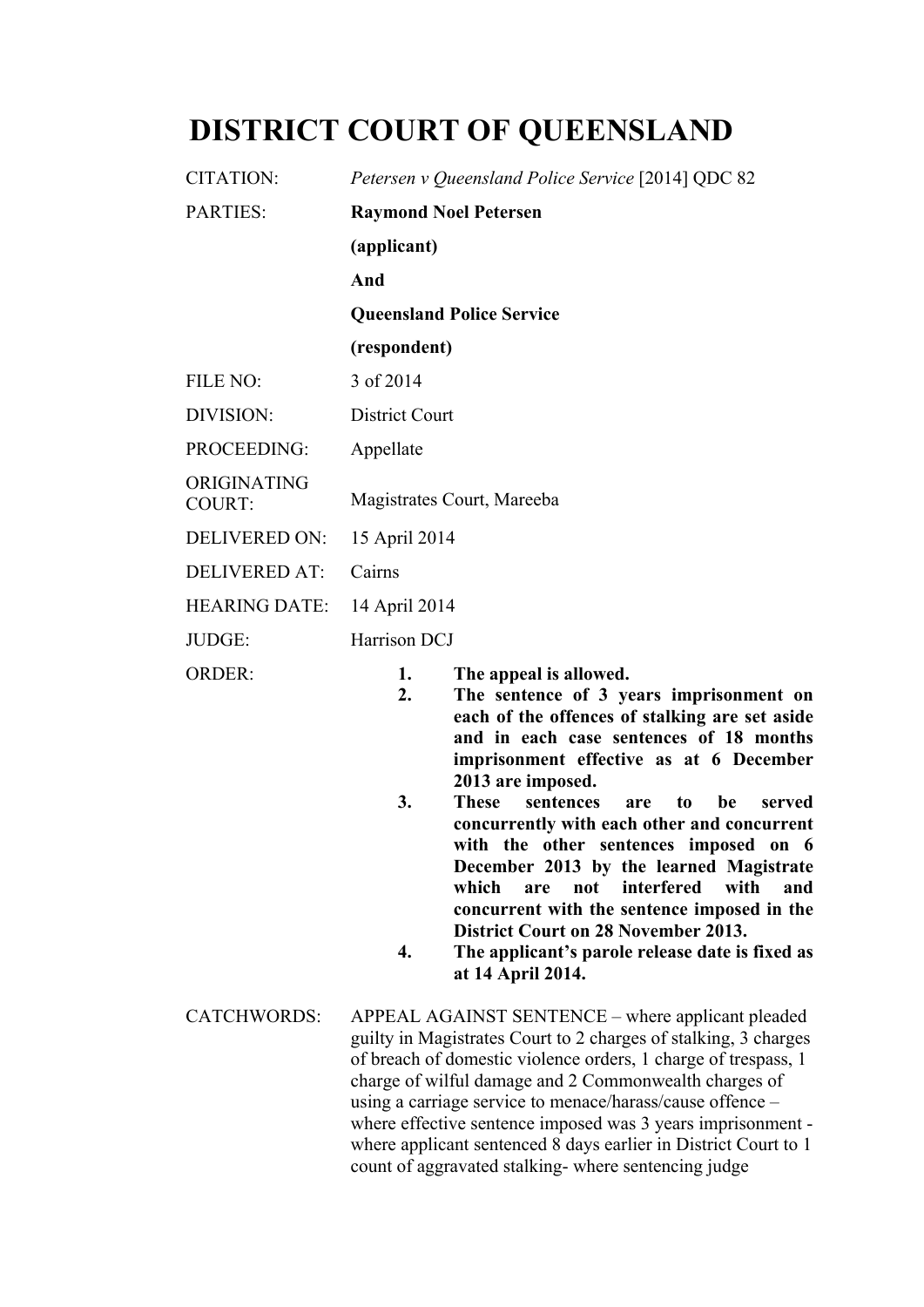|                 | indicated that 18 month sentence was appropriate but<br>sentenced applicant to 6 months imprisonment after allowing<br>for a period of 343 days already served – where sentencing<br>magistrate fixed parole eligibility date – whether he was<br>required to fix parole release date – whether sentencing<br>magistrate applied proper test when considering totality<br>principles following earlier sentence in the District Court and<br>whether any such failure resulted in sentences imposed being<br>manifestly excessive |
|-----------------|-----------------------------------------------------------------------------------------------------------------------------------------------------------------------------------------------------------------------------------------------------------------------------------------------------------------------------------------------------------------------------------------------------------------------------------------------------------------------------------------------------------------------------------|
|                 | Mill v The Queen (1988) 166 CLR 59                                                                                                                                                                                                                                                                                                                                                                                                                                                                                                |
|                 | Positglione v $R(1997)$ 189 CLR 295                                                                                                                                                                                                                                                                                                                                                                                                                                                                                               |
|                 | Penalties and Sentences Act 1992 (Qld)                                                                                                                                                                                                                                                                                                                                                                                                                                                                                            |
| <b>COUNSEL:</b> | J Trevino (instructed by Legal Aid Queensland) for applicant<br>S Morris (Director of Public Prosecutions) for respondent                                                                                                                                                                                                                                                                                                                                                                                                         |

## **Introduction**

- [2] This is an appeal against sentence which was heard before me on 14 April 2014.
- [3] On 6 December 2013, the applicant was sentenced on his pleas of guilty in the Magistrates Court in Mareeba for the following offences:
	- One charge of stalking between 31 July 2012 and 22 August 2012 convicted and sentenced to 3 years imprisonment,
	- A further charge of stalking between 21 December 2012 and 4 March 2013 – convicted and sentenced to 3 years imprisonment,
	- One charge of using a carriage service to menace/harass/cause offence between 25 August 2012 and 29 August 2012 (Commonwealth offence) – convicted and sentenced to 6 months imprisonment,
	- One further charge of using carriage service to menace/harass/cause offence on 3 August 2012 (Commonwealth offence) – convicted and sentenced to 6 months imprisonment,
	- One charge of trespass between 5 August 2012 and 8 September 2012 convicted and not further punished,
	- One charge of wilful damage between 5 August 2012 and 8 September 2012 – convicted and not further punished,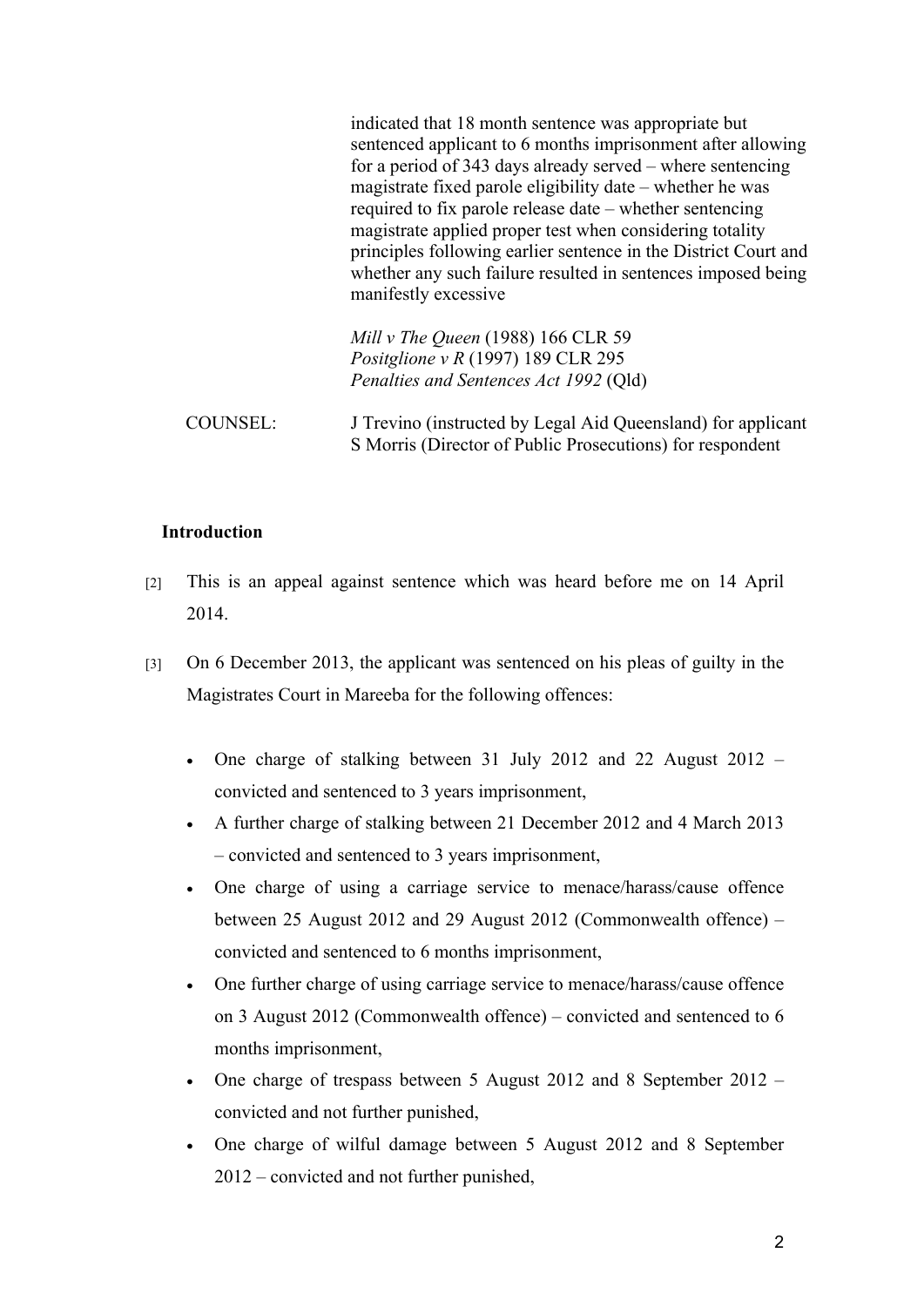- One breach of a domestic violence order on 2 December 2012 convicted and not further punished, and
- Two further breaches of domestic violence orders between 21 December 2012 and 4 March 2013 – convicted and not further punished.
- [4] His parole eligibility date was set at 6 April 2014. He was still in custody at the time of the hearing of the appeal.
- [5] It is conceded by the Director of Public Prosecutions that the facts surrounding the relevant offending are succinctly summarised in the applicant's outline of argument, namely

9.2. The appellant's offending falls into four distinct episodes involving five separate complainants.

9.3. The first episode concerns the offence of unlawful stalking between 31 July 2012 and 22 August 2012. The complainant in relation to this offence was a 77-year-old woman who operated a fruit and vegetable store at Airlie Beach. In May 2012 the appellant approached her at her store and engaged in conversation about mangoes. He returned a couple of days later and a further conversation took place. In early June 2012 the appellant sent to complainant a pallet of produce. He subsequently contacted the complainant by phone and asked that she sell the produce for him. She responded that she had not requested the produce from him and that it would be difficult for her to sell it. The appellant then embarked upon a campaign of making menacing and threatening demands by telephone and text message for the payment for the produce he had supplied uninvited. The threats made included threats to damage her property if his demands were not met.

9.4. The second episode concerns two offences of using a carriage service to menace, harass or cause offence: the first occurring between 25 and 29 August 2012 and the second on 3 September 2012. The complainant in respect of these offences was a woman who purchased two chickens from the appellant after responding to a classified advertisement that he had placed in the Cairns Post. The chickens he sold the complainant were diseased. On 26 August 2012, the complainant contacted the appellant by telephone to inform him of the condition of the chickens he had sold her to which the appellant responded, "if you bring the fucking chickens back here I'll slit their throats in front of you."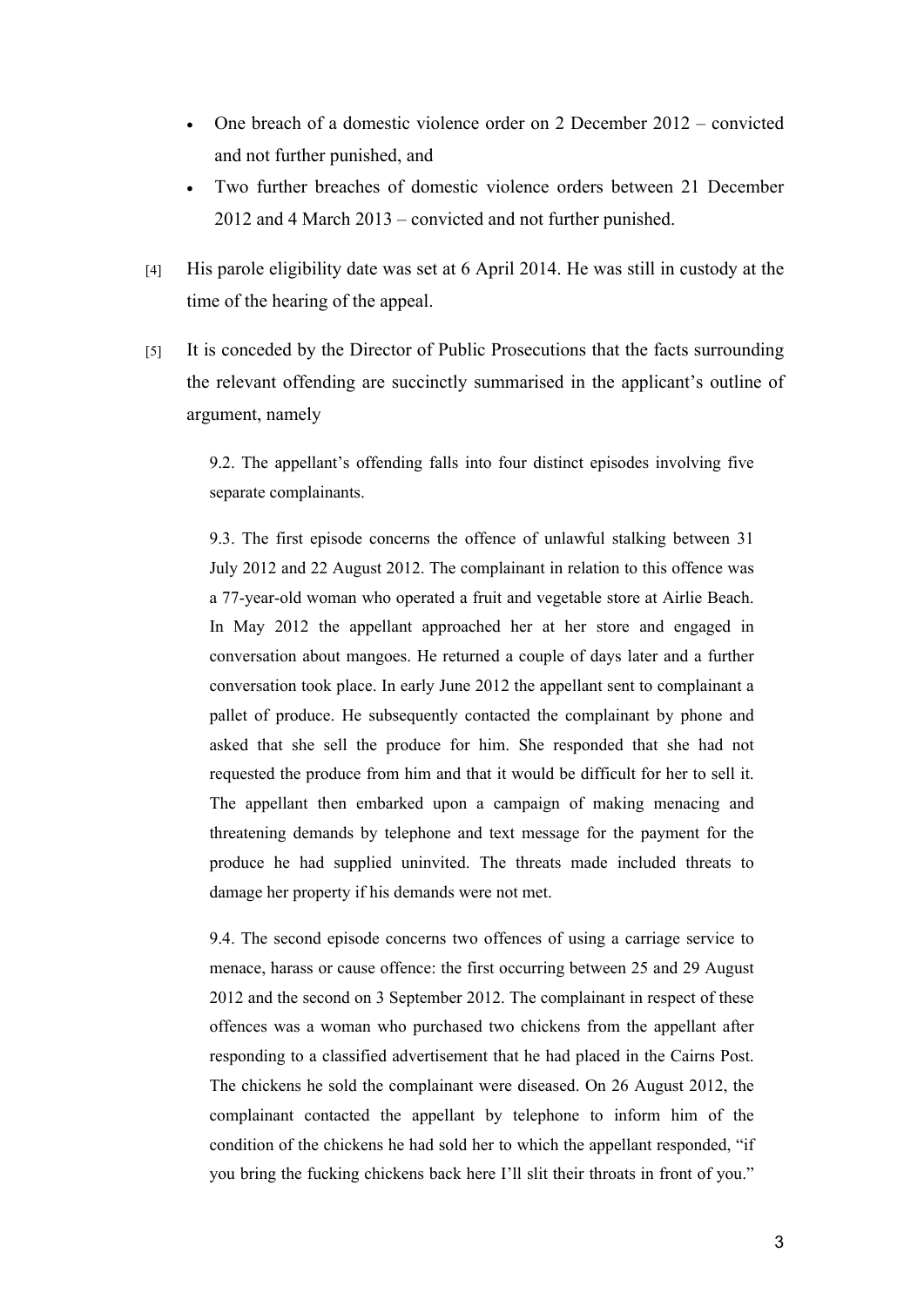On 28 August, he left the complainant a voice mail message informing her that he had received a visit from the stock squad and making a threat that she may have put her "fucking life in danger". On 3 September 2012 the complainant received another voice mail message from the appellant in which he made further threats.

9.5. The third episode involves the offences of trespass and wilful damage. The appellant entered the yard of his female neighbour without permission and cut down two of her banana trees. When confronted by the complainant about his actions, the appellant was verbally abusive to her.

9.6. The fourth episode involves the offence of stalking between 21 December 2012 and 4 March 2013 and the associated 6 breaches of domestic violence order, and the use of a postal service to menace, harass and cause offence. The appellant's ex partner, now deceased, was the complainant to the breach of domestic violence order of 20 December 2012. It involved the appellant leaving threatening and abusive messages for her in breach of an order in place. The appellant was arrested on the date of this offence and taken into custody. The complainant to the stalking, the use of postal service charge and the 5 other breaches of domestic violence orders said to have occurred between 21 December 2012 and 4 March 2013, is the appellant's stepdaughter. From prison the appellant sent a series of abusive and threatening letters to his stepdaughter. This conduct forms the factual basis for all the charges in respect to his step daughter.

- [6] The matter is complicated by the fact that on 28 November 2013, the applicant was sentenced on his own plea of guilty, in the District Court at Cairns before his Honour Judge Rafter, to one count of aggravated stalking. On that occasion, he was sentenced to 6 months imprisonment.
- [7] When the learned Magistrate sentenced the applicant on 6 December 2013, he made the various sentences he imposed concurrent with each other, but made no specific order as to whether they were to be served concurrently with or cumulative upon the sentence imposed in the District Court. The sentences imposed by the learned Magistrate are, therefore, to be served concurrently.
- [8] His Honour Judge Rafter fixed a parole release date of 28 November 2013, although that was academic because he had been made aware that the other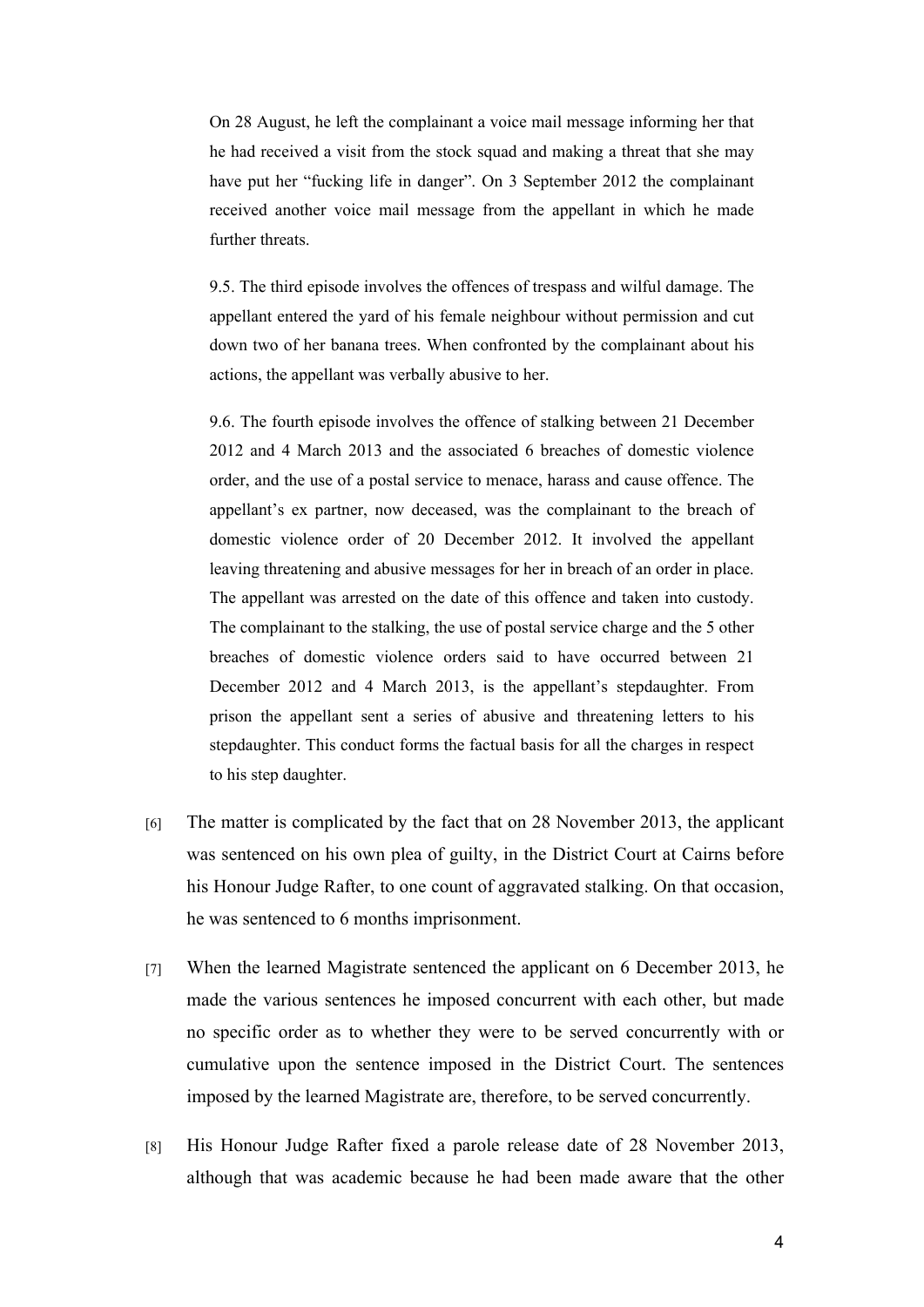charges were pending in the Magistrates Court at Mareeba to be dealt with the following week.

- [9] This case highlights why it is inadvisable to sentence people on a piecemeal basis, particularly when the charges pending in the Magistrates Court are at least as serious, if not more serious, than those dealt with in the District Court. I was informed from the bar table, that attempts were made to bring the outstanding State charges before the District Court but such attempts failed. Apparently, it was not possible to bring the two Commonwealth matters up before the District Court.
- [10] The matter dealt with in the District Court was serious. It involved the applicant regularly making abusive and threatening telephone calls to the complainant between 1 May 2012 and his arrest on 20 December 2012. I have read the reasons of his Honour Judge Rafter<sup>1</sup> and it is clear that his Honour had particular regard to the fact that the applicant had served 343 days in custody from 20 December 2012 to 27 November 2013. It was not possible to declare that time because that time also related to the various matters which were still pending in the Magistrates Court.
- [11] His Honour, however, reduced the sentence to make allowance for that. He indicated that he would have imposed a sentence of 18 months imprisonment but reduced that the 6 months imprisonment to allow for the time served.<sup>2</sup>
- [12] It is clear that his Honour was made aware of the pending charges and he confirmed that he had not taken them into account in determining the appropriate sentence and he left that as a matter for the sentencing Magistrate.<sup>3</sup>

## **Basis of appeal**

[13] Essentially, the applicant's appeal was argued on the following basis:

<sup>&</sup>lt;sup>1</sup> Exhibit TEP4 to affidavit of T Price filed on 13 February 2014.

<sup>2</sup> See exhibit TEP5 to affidavit of T Price p2 l 45 to p3 l 2.

<sup>&</sup>lt;sup>3</sup> See exhibit TEP5 to affidavit of T Price p3 1 10-16.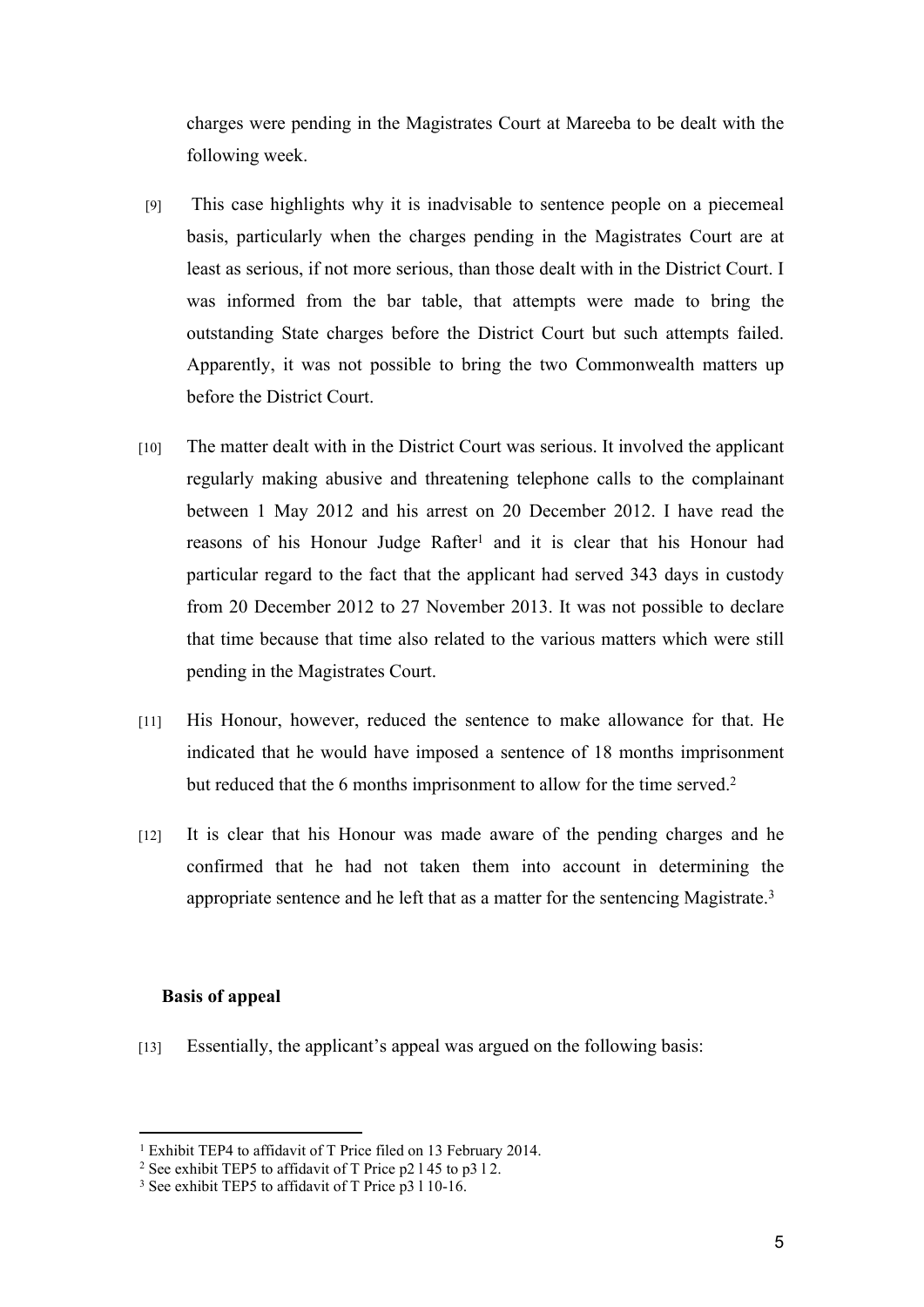- 1. That the learned Magistrate erred in setting a parole eligibility date when he was required under s 160B(3) of the *Penalties and Sentences Act 1992 (Qld)* to fix a parole release date, and
- 2. That he failed to properly consider the principles of totality of sentencing, and
- 3. That because of such failure the sentences imposed were manifestly excessive.

## **Parole release date/ parole eligibility date**

- [14] I have read the transcript of the sentence.<sup>4</sup> Section 160B of the *Penalties and Sentences Act 1992 (Qld)* provides:
	- (1) This section applies if neither section 160C nor 160D applies.

(2) If the offender has had a court ordered parole order cancelled under the *Corrective Services Act 2006*, section 205 or 209 during the offender's period of imprisonment, the court must fix the date the offender is eligible for parole.

(3) If subsection (2) does not apply, the court must fix a date for the offender to be released on parole.

(4) If the offender had a current parole eligibility date or current parole release date, a date fixed under subsection (2) or (3) must not be earlier than the current parole eligibility date or current parole release date.

- [15] Section 160D was not relevant because it applies to sentences for a serious violent offence or a sexual offence.
- [16] The learned Magistrate, however, seemed to think that s 160C which applies to sentences of more than 3 years was relevant in this case.
- [17] The police prosecutor submitted that the sentence which he was imposing of 3 years was in fact longer than 3 years because of the sentence imposed by his Honour Judge Rafter on 28 November 2013. This submission was clearly

<sup>4</sup> Exhibit TEP8 to affidavit of T Price.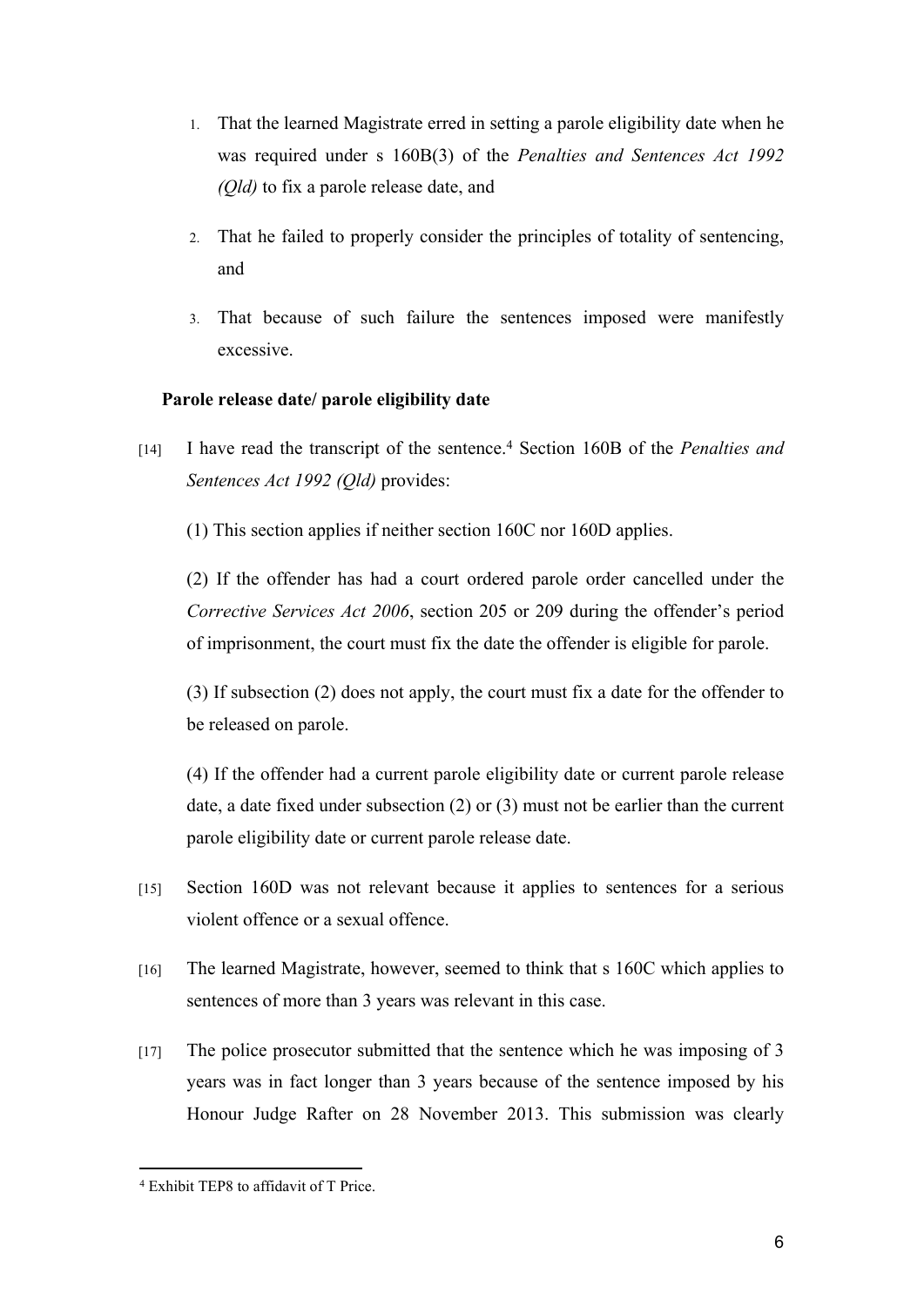wrong because the sentences imposed by the learned Magistrate were not made cumulative with the existing sentences and the Magistrate did not have the power to declare nor did he declare any of the earlier time served. The Magistrate, however, seemed to accept that submission when he said

yes there's the – I have to look at the act every time, but it is the difference between the period of imprisonment, I think, and a term of imprisonment. And the term that is used includes the whole of the sentence that he is serving plus the sentence today.<sup>5</sup>

- [18] He then went on to conclude that it was a sentence of in excess of 3 years and it has been conceded on appeal here that that was not the case.
- [19] That of itself would probably justify this court interfering with the sentence and exercising its own discretion.

#### **Argument about totality and whether sentences were manifestly excessive**

- [20] During the course of submissions below the solicitor for the applicant did raise the issue of totality.<sup>6</sup> She argued, in effect, that in looking at the issue of totality the learned Magistrate should have more regard to the notional head sentence of 18 months imprisonment referred to by his Honour Judge Rafter as opposed to the actual sentence of 6 months imprisonment which took into account that he had served almost 12 months. She argued that, for practical purposes, he had basically served 12 months of an 18 month sentence which was more than what would normally be served on a plea of guilty.
- [21] The learned Magistrate seemed more concerned that he was being asked to credit him twice for the period of almost 12 months that he had served already when he said, 'well I am not going to give him credit for that twice, and I probably won't give him credit for that from the parole point of view either.'<sup>7</sup>
- [22] It is now well settled as to how a court should approach the exercise of the sentencing discretion when confronted with this situation. The learned Magistrate was required to consider what head sentence would have been likely

<sup>5</sup> See Transcript exhibit TEP8 to affidavit of T Price.

<sup>6</sup> See discussion exhibit TEP8 p23 l 30 to p25 l 15.

<sup>7</sup> See Transcript exhibit TEP8 to affidavit of T Price p 1-25 l 14-15.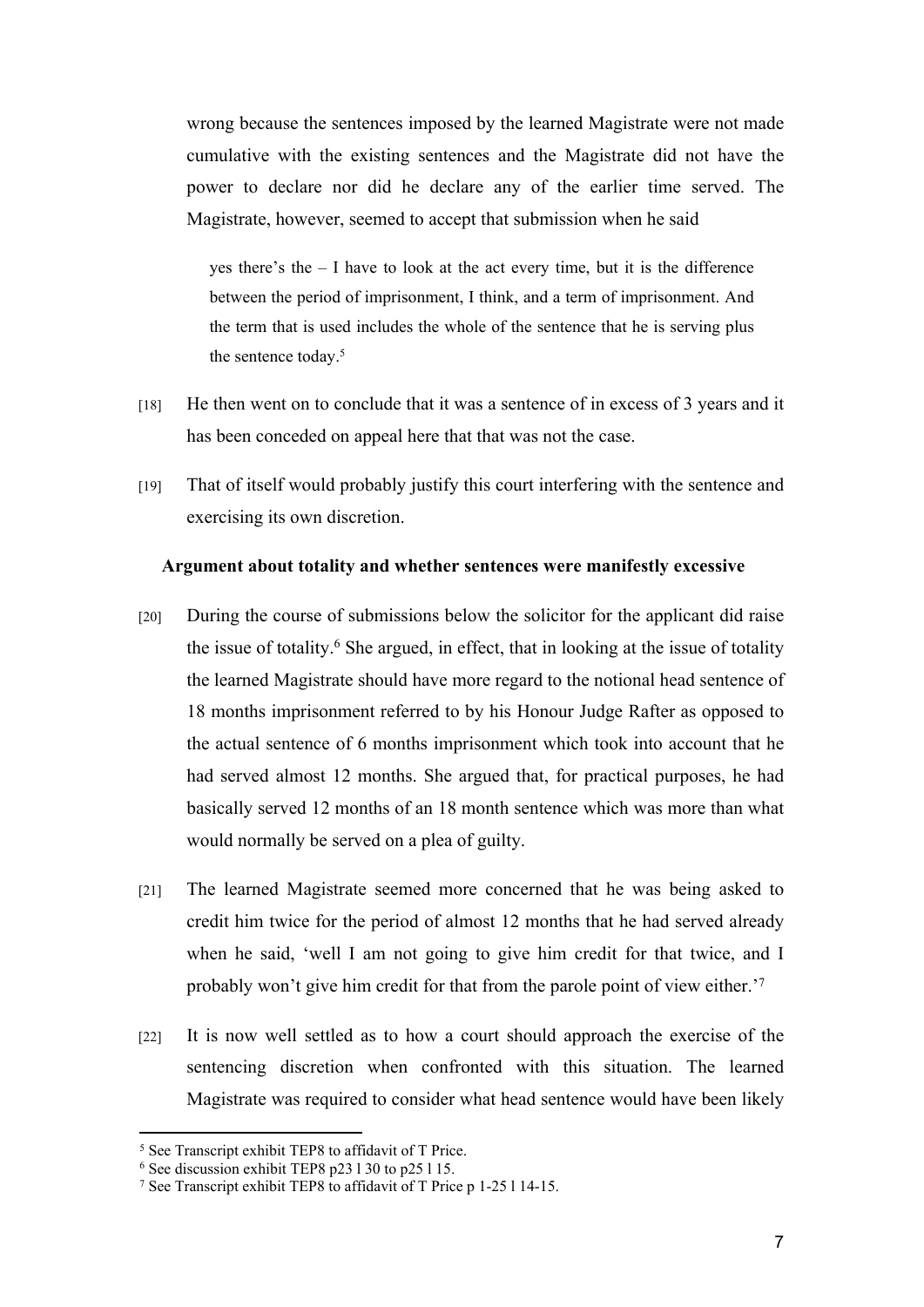to have been imposed on all of the matters (including the earlier matter dealt with in the District Court) if he was dealing with all of those matters at the same time. The sentences could then be structured accordingly.<sup>8</sup>

- [23] The reasons given here were very brief and no such exercise was undertaken. It would have been impossible for him to undertake the notional exercise referred to in the proceeding paragraph without taking into account the period of almost 12 months that he had already served.
- [24] Effectively, the final result in this matter was a sentence of approximately 4 years from 20 December 2012 when the applicant was first placed in custody up until 3 years from 6 December 2013 following the sentence imposed by the learned Magistrate.
- [25] The real issue here is whether or not that effective result was manifestly excessive in all the circumstances and, for reasons set out below, it clearly was.
- [26] The applicant's behaviour in relation to all complainants, including the complainant for the matter dealt with in the District Court was indeed very serious and this is one of the more serious examples of persistent stalking, in part, in the face of existing domestic violence orders.
- [27] The applicant was 60 years of age at the time he was sentenced in the Magistrates Court. His criminal history<sup>9</sup> was somewhat limited at the time he was sentenced. He had one conviction for threatening words and possession of a weapon in a public place in 1996, another for possession of weapons and or firearms on 3 July 2006 and two seemingly minor matters of assault or obstruct police and being drunk and being in possession of a knife on 16 July 2012. There were also 2 breaches of the *Bail Act 1980* (Qld) dealt with in the Atherton Magistrates Court on 20 November 2012.
- [28] He had spent almost 1 year in custody prior to being dealt with by the Magistrate and all matters were disposed of by way of pleas of guilty. There was no suggestion that these were anything other than timely pleas of guilty.

<sup>8</sup> See *Mill v The Queen* (1988) 166 CLR 59 which was followed in *Positglione v R* (1997) 189 CLR 295.

<sup>9</sup> See Criminal History part of the court file which was tendered on sentence.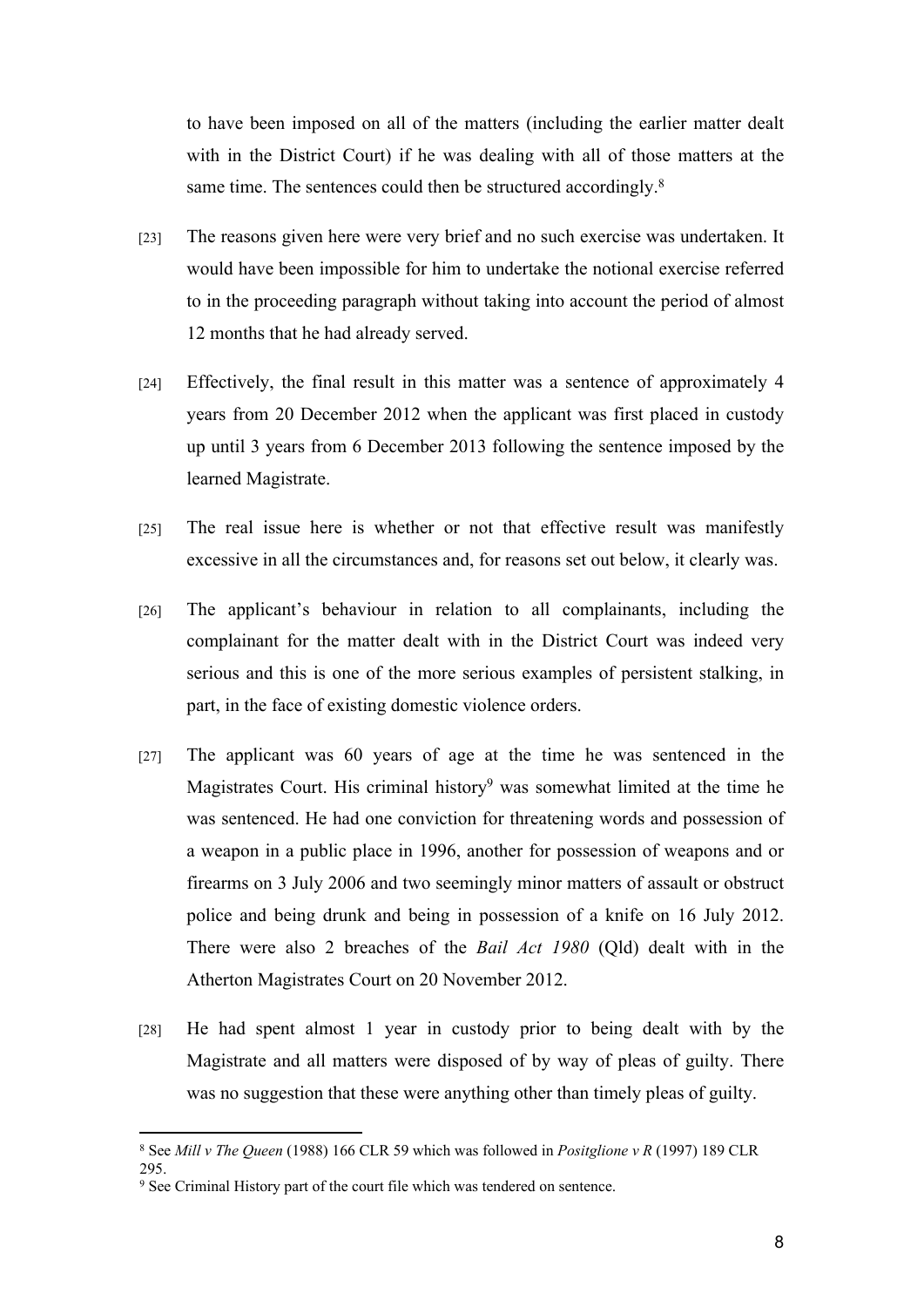- [29] To properly reflect the seriousness of his offending and the issues of general and personal deterrence balanced with his age, his limited criminal history and his pleas of guilty an overall effective sentence of 3 years to serve approximately 1 year was justified. Despite the seriousness of his offending an effective sentence of 4 years to serve at least 16 months (possibly more because of the error in relation to parole release) was a crushing one.
- [30] He has already serve 16 months which is more than what he would normally have been required to serve on pleas of guilty where the head sentence was 3 years. If all matters were dealt with together it would also have been possible to declare the time served from 20 December 2012 onwards which would have resulted in a 3 year sentence effective from 20 December 2012.
- [31] Clearly, the failure to conduct the notional exercise as set out in *Mill v The Queen<sup>10</sup>* has resulted in a sentence which is manifestly excessive.
- [32] Because I cannot make any declarations in relation to the time served the sensible way to resolve the matter is to impose a head sentence of 18 months for the two charges of stalking concurrent with the other sentences imposed on 6 December 2013 and concurrent with the sentence imposed by his Honour Judge Rafter on 28 November 2013.
- [33] That would result in an overall effective sentence of 3 years from 20 December 2012 which would be reasonable in the circumstances.

## **Orders**

- [34] Because of the urgency of the matter I confirm I made the following orders at the conclusion of the hearing of the appeal, namely
	- 1. The appeal is allowed.
	- 2. The sentence of 3 years imprisonment on each of the offences of stalking are set aside and in each case sentences of 18 months imprisonment effective as at 6 December 2013 are imposed.
	- 3. These sentences are to be served concurrently with each other and concurrent with the other sentences imposed on 6 December 2013 by

<sup>10</sup> Supra.